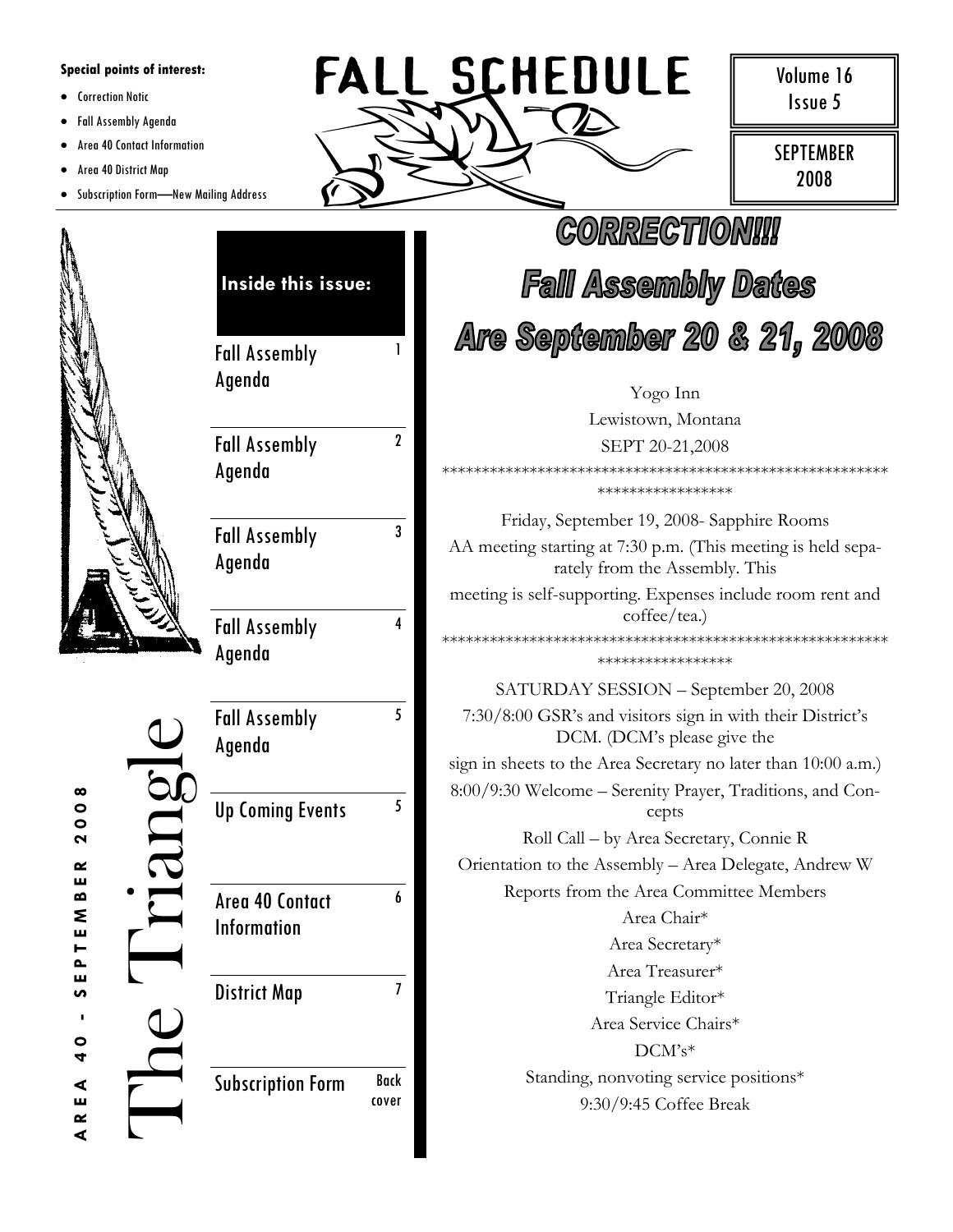9:45/10:30 Election Orientation/Posting Nominees for Delegate – Scott W 10:30/12:00 Standing Committee Meetings: Archives/Structure............................................... Kendall Room Corrections/Intn'l-Regional Forums ....................Terrace Room CPC/Trustees.................................................Employee Lounge Finance ............................................................... Gypsum Room Grapevine/Policy & Admissions ...........................................328 Literature ...............................................................................310 Public Information/Report & Charter......................Sales Office Treatment/Agenda .................................................................412 (IF YOUR COMMITTEE FINISHES ITS BUSINESS DURING THIS SESSION, PLEASE NOTIFY THE AREA CHAIR OR SECRETARY) Workshop for those not attending committee meetings Led by Area Secretary, Connie R – "Fellowship New Vision – The Group Registration Database" 12:00/1:30 Recess for Lunch 1:30/5:00 Elections: Presided by Area Advisor, Scott W \* Delegate, Area Chair, Area Treasurer, and Area Secretary are elected by Third Legacy Procedure as outlined on page s20 of the service manual. \* Area 40 Service Chairs (CPC, Corrections, Grapevine, Treatment, Literature, Archives, Public Information) and the Triangle editor are elected by simple majority. (If elections are completed before 5:00 pm, we will proceed with Floor Assembly.) 5:00/7:00 Recess for Dinner 7:00/8:15 Floor Assembly / Committee Reports-Motions and Discussion Archives/Structure............................................ Conrad M Corrections/Intn'l-Regional Forums ............................Bill E CPC/Trustees............................................................Terry S Finance .......................................................................Curt K Grapevine/Policy & Admissions ..............................BilliJo D Literature .................................................................Linda B Public Information/Report & Charter..................... Sean B Treatment/Agenda ................................................Geoff 8:15/8:30 Coffee Break 8:30/10:00 GSR Breakout – Led by Past Delegate Ed M: Ask-it-basket questions and sharing DCM Breakout – Led by Past Delegate Maryann W Ask-it-basket questions and sharing SUNDAY SESSION – September 21, 2008 8:00/8:30 \*Roundup Reports: Spring 2008 Helena; Fall 2008 Kalispell; Spring 2009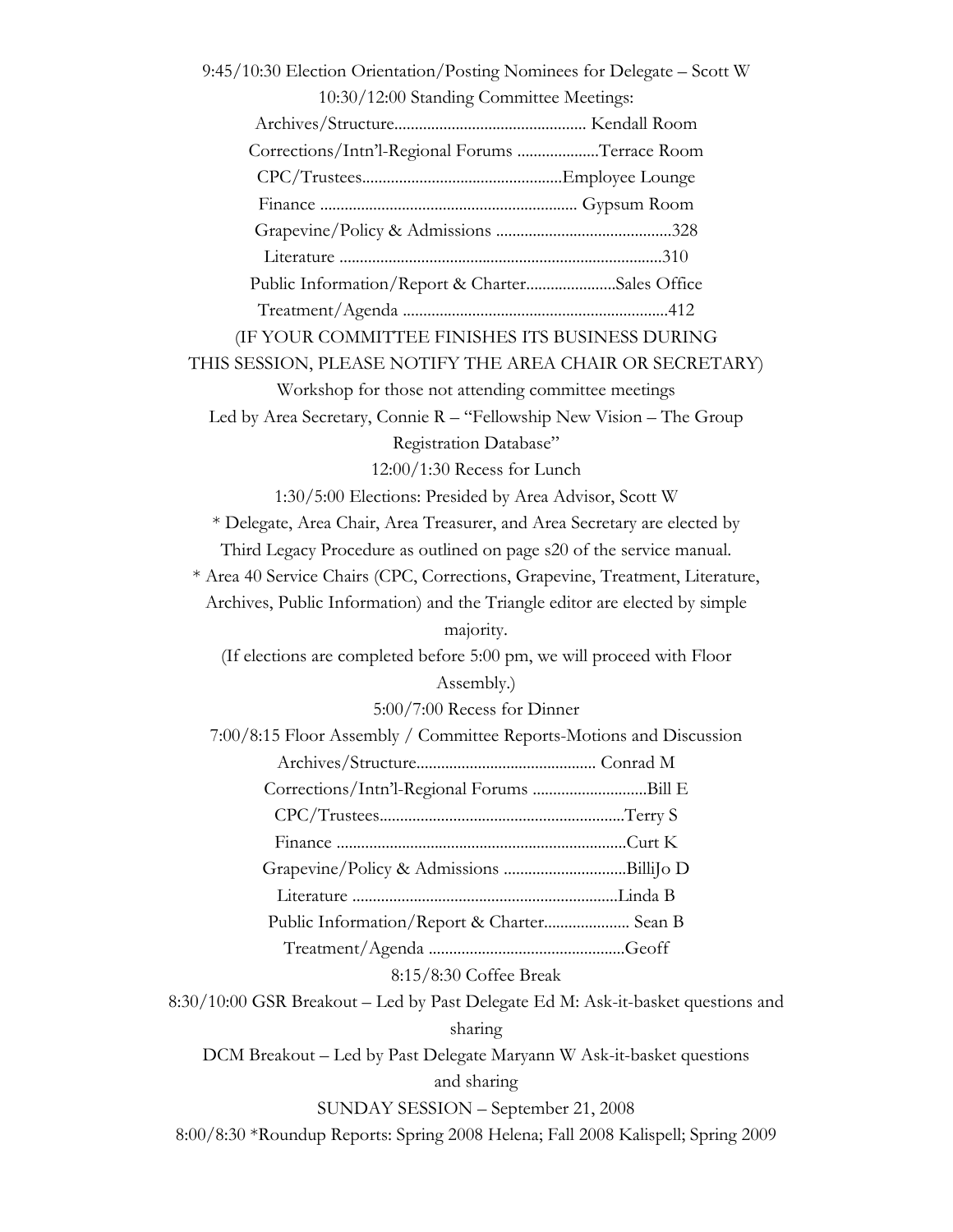Missoula \*Intergroup Reports \*Area Workshops Report 8:30/9:00 Election of Area 40 Candidate for Trustee at Large – Third Legacy Procedure led by Area Delegate, Andrew W 9:00/9:30 Past Delegate Sharing – Ed M 9:30/10:00 Past Delegate Sharing – Maryann W 10:00/10:15 Coffee Break 10:15/10:45 Delegate's Report 10:45/12:00 Continue Floor Assembly / Committee Reports – Recommendations – Discussion, General Sharing ADJOURN / DRIVE SAFELY!!! \* Reports: 5-minute time limit with two written copies given to the Area Secretary. Floor comments are requested to take no longer than 3 minutes As of May 1, 2008, the Yogo Inn is a non-smoking facility including the stairs of the main entry way. Your thoughtful compliance and courtesy are appreciated. The following is a list of agenda items and the Area Committees they have been assigned to for review. All item the Agenda Items that pertain to Area 40. The Committee Chairs should have received a list of agenda items with, in most

instances, corresponding background information sometime in August. This information is then passed on to other members of those committees for research, review and discussion, in turn providing for a well-informed conscience/decision. If your Group has any comments, questions, and concerns or would like copies of any background information please contact the appropriate Area Committee Chair. Your DCM has the names, phone numbers and addresses of the Area Committee or you can email them through the Area's website www.aamontana.org should you need them. (NOTE: the process by which items are submitted, dispersed, considered and brought to the Assembly is detailed in the Area 40 Committee System Policies & Procedures manual which is available through your DCM).

Review Concepts I, II, III, X, XII and Tradition 2 for a clearer understanding of the above process.

The following Committees/Committee agenda items are listed in order of presentation. Archives/Structure – Conrad M

Archives

A. Review Area 40's Policy and Procedure for Archives and discuss the activities of the Archives Committee during 2007-2008 Rotation.

Area 40 Item for Structure

A. Review the report from the Ad Hoc committee concerning the Pre-Assembly structure currently utilized in Area 40.

B. Consider adopting the Ad Hoc Committee on Pre-Assemblies' recommendation as modified by the Archives/Structure Committee as Area Policy and adding a line item for Pre-Assemblies to the 2009 Area 40 Budget.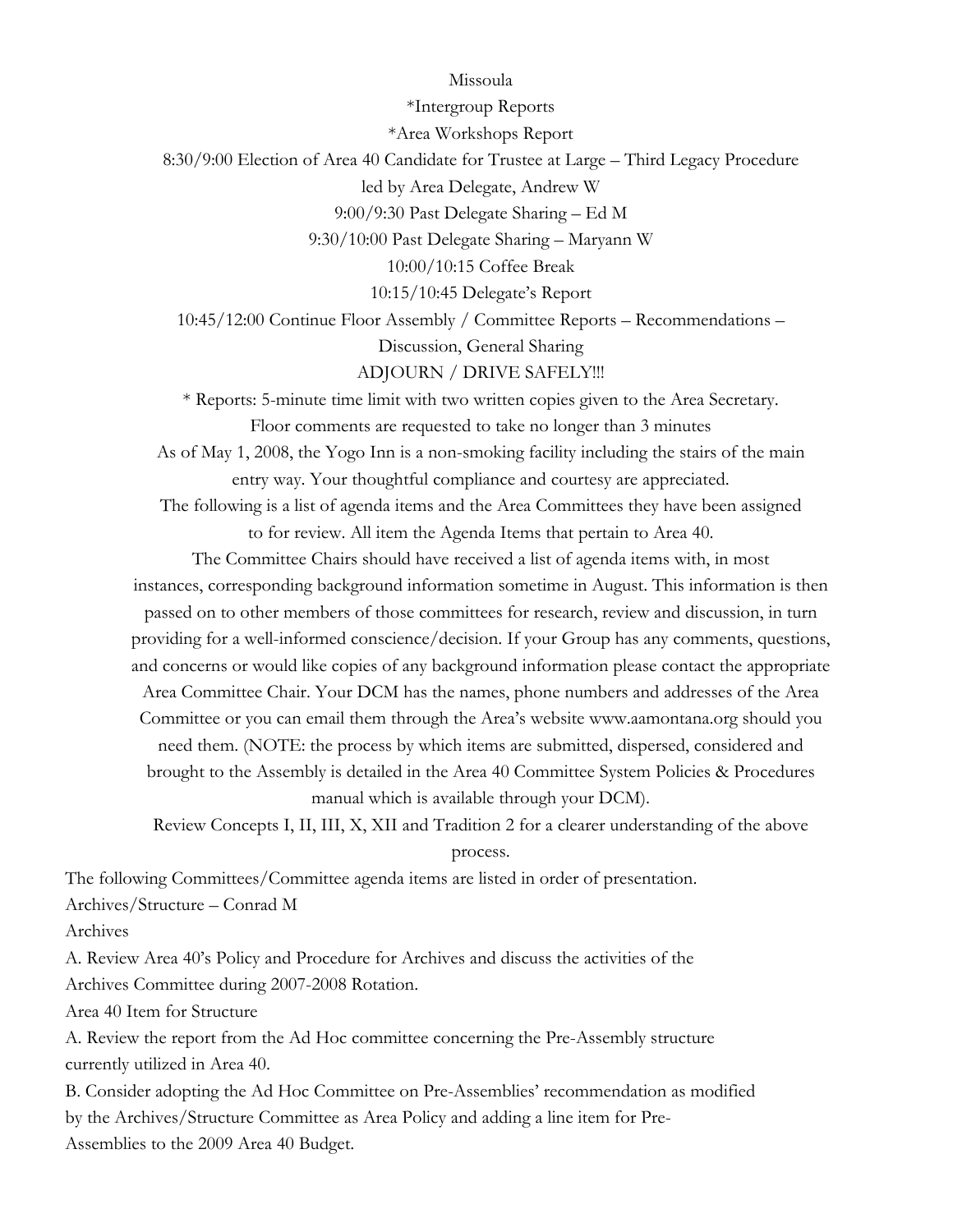C. Evaluate the Area 40 Workshops for usefulness and effectiveness.

Corrections/International Conventions-Regional Forums – Bill E

**Corrections** 

A. Discuss ways to carry AA's message to alcoholics in correctional facilities within Area 40.

B. Discuss the effectiveness of the Pink Can Program and ways to improve it.

C. Review Area 40's Policy and Procedure for Corrections and discuss the activities of the

Corrections Committee during 2007-2008 Rotation.

International Conventions-Regional Forums

A. Discuss ways to encourage interest in Regional and Local Forums.

CPC/Trustees – Terry S

CPC

A. Discuss ways in which A.A. can continue to be a resource to the legal/criminal justice system.

B. Review Area 40's Policy and Procedure for CPC and discuss the activities of the CPC Committee during 2007-2008 Rotation.

Trustees

A. Review the responsibilities for Trustee-at-Large.

B. Discuss the process for electing a Trustee-at-Large.

Finance – Curt K

A. Discuss the benefits and liabilities, both spiritual and practical, of fully funding G.S.O.'s services to the fellowship through AA member and AA group contributions. Report the results of the discussion back to the Trustees Finance and Budgetary Committee.

B. Consider the proposed 2009 Area 40 Budget.

C. Discuss self-support.

Grapevine/Policy & Admissions – BilliJo D

Grapevine

A. Discuss the A.A. Grapevine's legacy of self-support.

B. Consider ways to increase awareness of the Grapevine and La Viña's roles in the Fellowship today.

C. Review Area 40's Policy and Procedure for Grapevine and discuss the activities of the

Grapevine Committee during 2007-2008 Rotation.

D. Review Grapevine committee items discussed at the GSC.

Policy & Admissions

A. Evaluate Area 40's process for providing information.

B. Review Area 40's Policy and Procedures regarding the Area's newsletter, "The Triangle", in

particular, the number of issues published per year.

Literature – Linda B

- A. Discuss the process for updating AA literature.
- B. Discuss AA literature available in electronic format at www.aa.org.
- C. Review Literature committee items discussed at the GSC.
- D. Review Area 40's Policy and Procedure for Literature and discuss the activities of the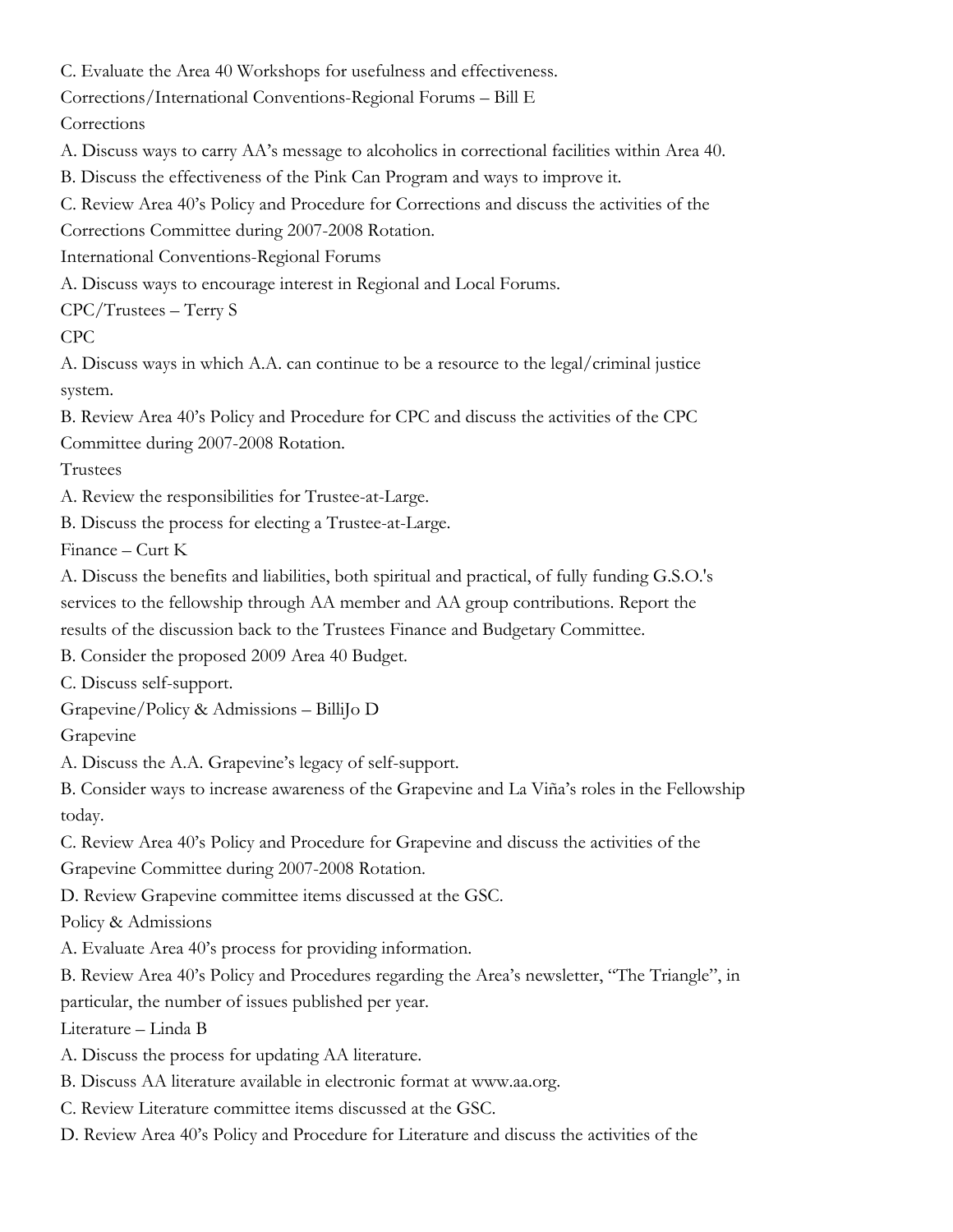Literature Committee during 2007-2008 Rotation. Public Information/Report & Charter – Sean B Public Information A. Review the progress of the Area's toll free answering service. B. Review the progress of the implementation of the links to District websites from Area 40's website. C. Review the guidelines of the Area 40 Website. D. Review Area 40's Policy and Procedure for Public Information and discuss the activities of the Public Information Committee during 2007-2008 Rotation. Report & Charter A. Discuss General Service Conference Final Report. Treatment/Agenda – Geoff D Treatment A. Review Area 40's Policy and Procedure for Treatment and discuss the activities of the Treatment Committee during 2007-2008 Rotation. B. Discuss ways to carry AA's message to alcoholics in treatment facilities within Area 40. Spring Assembly – April 18-19, 2009

## Up coming events

**September 26-28 Fri, Sat, Sun FALL ROUNDUP - Red Lion Hotel - Kalispell** 

**October 3-5 Fri, Sat, Sun HAVRE MINI CONFERENCE - Havre** 

**October 18-19 Sat, Sun FALL REFRESHER - County Fairgrounds - Kalispell** 



**Spring Assembly – April 18-19, 2009**